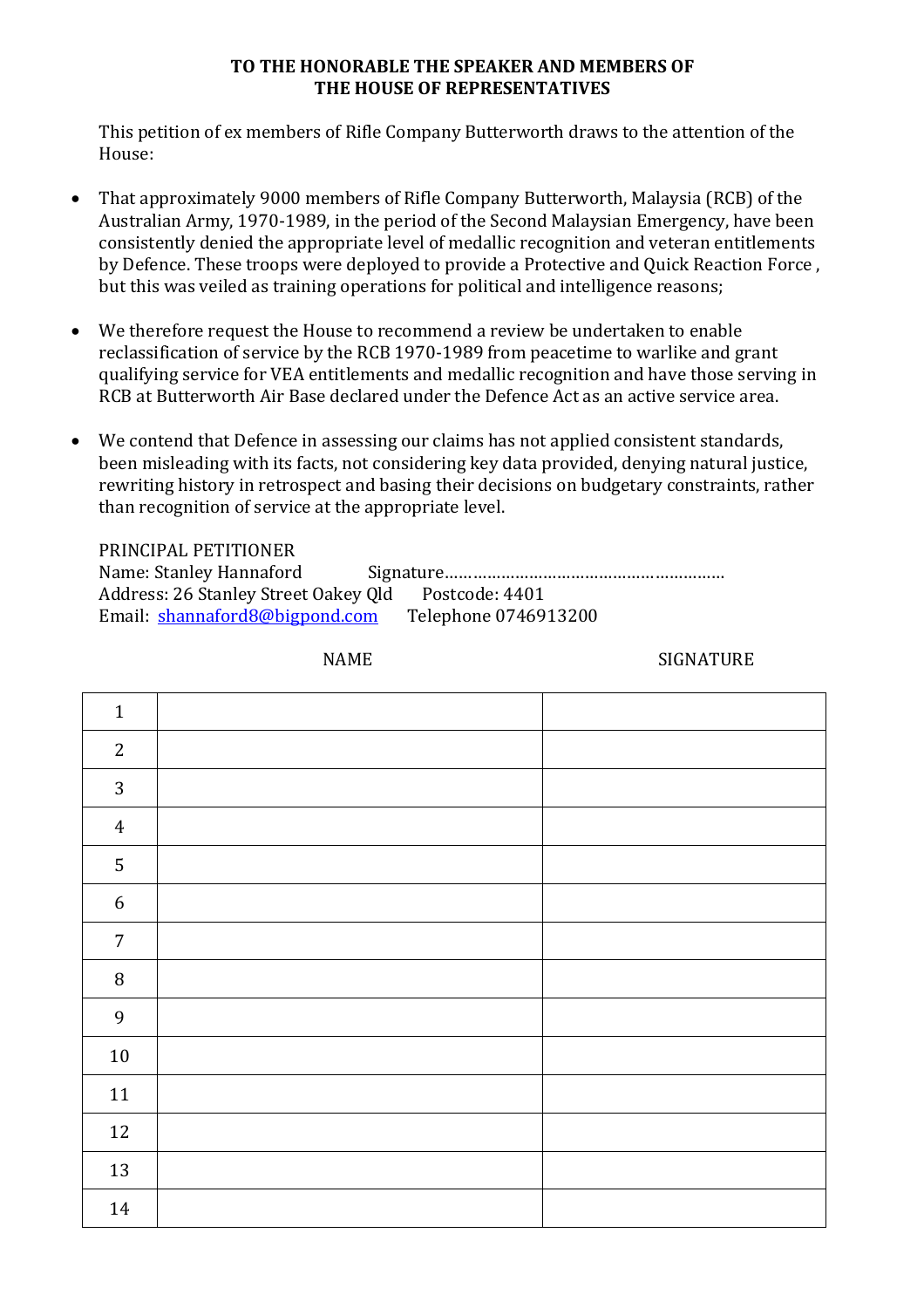| 15       |  |
|----------|--|
| $16\,$   |  |
| $17\,$   |  |
| $18\,$   |  |
| $19\,$   |  |
| $20\,$   |  |
| $21\,$   |  |
| $22\,$   |  |
| $23\,$   |  |
| $24\,$   |  |
| 25       |  |
| $26\,$   |  |
| $27\,$   |  |
| $28\,$   |  |
| 29       |  |
| $30\,$   |  |
| $31\,$   |  |
| $32\,$   |  |
| 33       |  |
| $34\,$   |  |
| 35       |  |
| $36\,$   |  |
| $37\,$   |  |
| $38\,$   |  |
| 39       |  |
| $40\,$   |  |
| 41       |  |
| $42\,$   |  |
| $42\,$   |  |
| $\bf 44$ |  |
| $\bf 45$ |  |